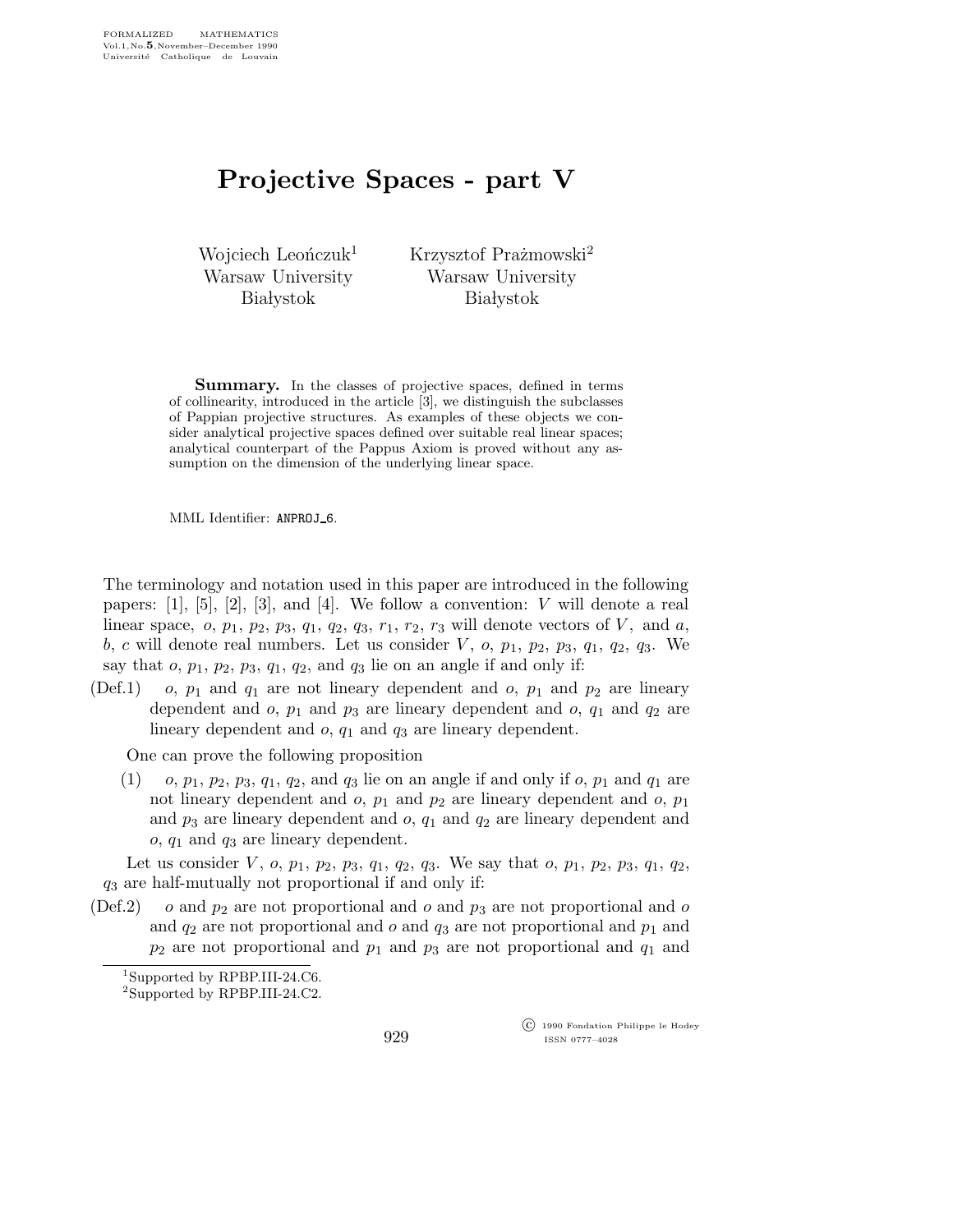$q_2$  are not proportional and  $q_1$  and  $q_3$  are not proportional and  $p_2$  and  $p_3$ are not proportional and  $q_2$  and  $q_3$  are not proportional.

Next we state two propositions:

- $(2)$  o,  $p_1$ ,  $p_2$ ,  $p_3$ ,  $q_1$ ,  $q_2$ ,  $q_3$  are half-mutually not proportional if and only if the following conditions are satisfied:
- (i)  $o$  and  $p_2$  are not proportional,
- (ii)  $o$  and  $p_3$  are not proportional,
- (iii)  $o$  and  $q_2$  are not proportional,
- (iv)  $\sigma$  and  $q_3$  are not proportional,
- (v)  $p_1$  and  $p_2$  are not proportional,
- (vi)  $p_1$  and  $p_3$  are not proportional,
- (vii)  $q_1$  and  $q_2$  are not proportional,
- (viii)  $q_1$  and  $q_3$  are not proportional,
- $(ix)$  *p*<sub>2</sub> and *p*<sub>3</sub> are not proportional,
- $(x)$  q<sub>2</sub> and  $q_3$  are not proportional.
- (3) Suppose that
- (i)  $\theta$  is a proper vector,
- (ii)  $p_1$ ,  $p_2$  and  $p_3$  are proper vectors,
- (iii)  $q_1, q_2$  and  $q_3$  are proper vectors,
- (iv)  $r_1$ ,  $r_2$  and  $r_3$  are proper vectors,
- (v) o,  $p_1$ ,  $p_2$ ,  $p_3$ ,  $q_1$ ,  $q_2$ , and  $q_3$  lie on an angle,
- (vi) o,  $p_1$ ,  $p_2$ ,  $p_3$ ,  $q_1$ ,  $q_2$ ,  $q_3$  are half-mutually not proportional,
- (vii)  $p_1, q_2$  and  $r_3$  are lineary dependent,
- (viii)  $q_1, p_2$  and  $r_3$  are lineary dependent,
- (ix)  $p_1$ ,  $q_3$  and  $r_2$  are lineary dependent,
- $(x)$   $p_3$ ,  $q_1$  and  $r_2$  are lineary dependent,
- (xi)  $p_2$ ,  $q_3$  and  $r_1$  are lineary dependent,
- (xii)  $p_3$ ,  $q_2$  and  $r_1$  are lineary dependent.

Then  $r_1$ ,  $r_2$  and  $r_3$  are lineary dependent.

We adopt the following convention:  $V$  will denote a non-trivial real linear space and  $o, p_1, p_2, p_3, q_1, q_2, q_3, r_1, r_2, r_3$  will denote elements of the points of the projective space over  $V$ . The following proposition is true

- (4) Suppose that
- (i)  $o \neq p_2$ ,
- (ii)  $o \neq p_3$ ,
- (iii)  $p_2 \neq p_3$ ,
- $(iv)$   $p_1 \neq p_2$ ,
- (v)  $p_1 \neq p_3$ ,
- (vi)  $o \neq q_2$ ,
- (vii)  $o \neq q_3$ ,
- (viii)  $q_2 \neq q_3$ ,
- $(ix)$   $q_1 \neq q_2,$
- 
- $(x)$   $q_1 \neq q_3$ ,
- (xi) o,  $p_1$  and  $q_1$  are not collinear,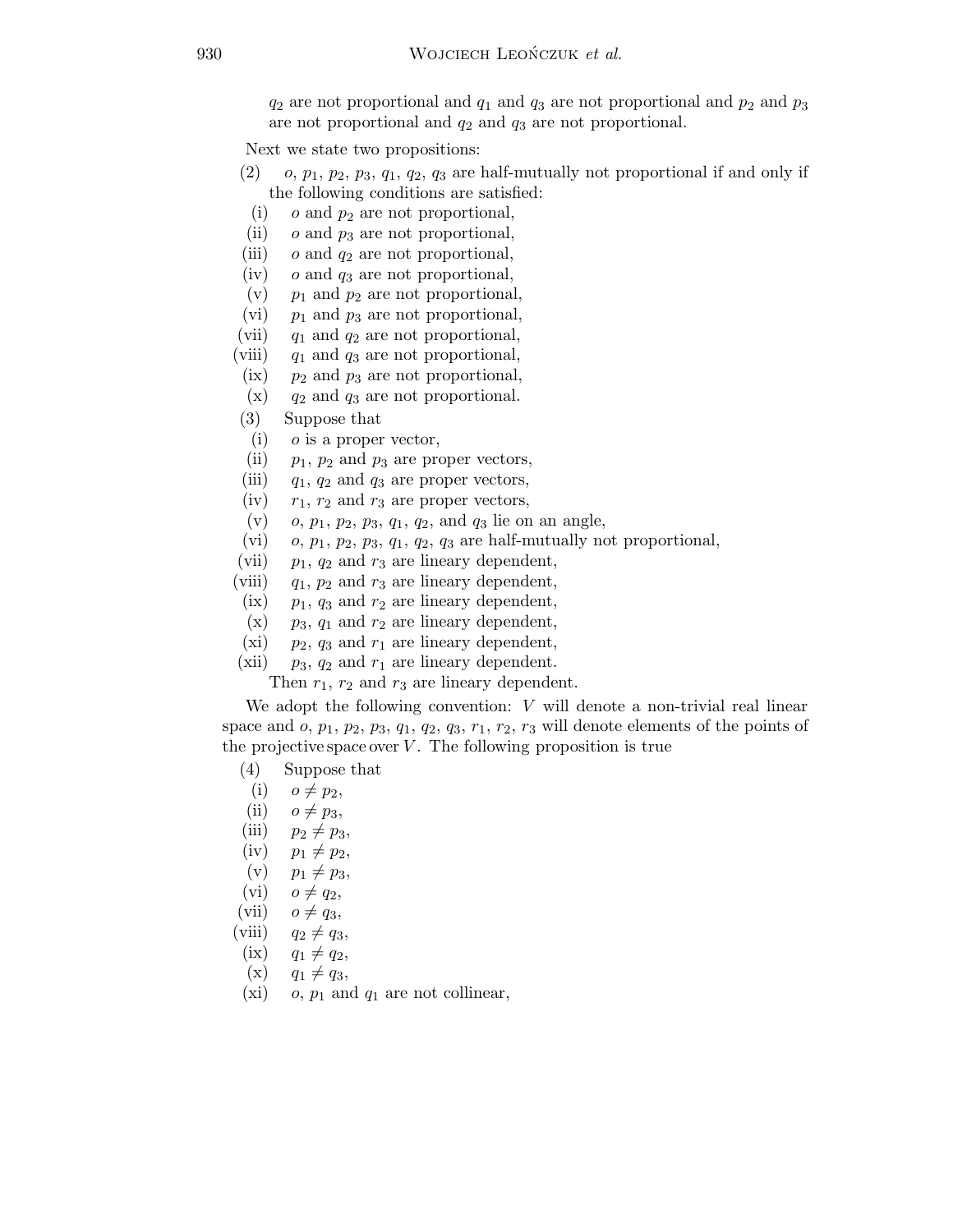- (xii) o,  $p_1$  and  $p_2$  are collinear,
- (xiii) o,  $p_1$  and  $p_3$  are collinear,
- (xiv)  $o, q_1$  and  $q_2$  are collinear,
- $(xv)$  o,  $q_1$  and  $q_3$  are collinear,
- (xvi)  $p_1$ ,  $q_2$  and  $r_3$  are collinear,
- (xvii)  $q_1$ ,  $p_2$  and  $r_3$  are collinear,
- (xviii)  $p_1$ ,  $q_3$  and  $r_2$  are collinear,
- (xix)  $p_3$ ,  $q_1$  and  $r_2$  are collinear,
- $(xx)$   $p_2$ ,  $q_3$  and  $r_1$  are collinear, (xxi)  $p_3$ ,  $q_2$  and  $r_1$  are collinear.
	- Then  $r_1$ ,  $r_2$  and  $r_3$  are collinear.

In the sequel u, v, w, y are vectors of V. A projective space defined in terms of collinearity is said to be a Pappian projective space defined in terms of collinearity if:

(Def.3) Let  $o, p_1, p_2, p_3, q_1, q_2, q_3, r_1, r_2, r_3$  be elements of the points of it. Suppose that

- (i)  $o \neq p_2$ ,
- (ii)  $o \neq p_3$ ,
- (iii)  $p_2 \neq p_3$ ,
- $(iv)$   $p_1 \neq p_2$ ,
- $(v)$   $p_1 \neq p_3$ ,
- (vi)  $o \neq q_2$ ,
- (vii)  $o \neq q_3$ ,
- (viii)  $q_2 \neq q_3$ ,
- (ix)  $q_1 \neq q_2$ ,
- $(x)$   $q_1 \neq q_3$
- (xi)  $o, p_1$  and  $q_1$  are not collinear,
- (xii)  $o, p_1$  and  $p_2$  are collinear,
- (xiii) o,  $p_1$  and  $p_3$  are collinear,
- (xiv) o,  $q_1$  and  $q_2$  are collinear,
- $(xv)$  o,  $q_1$  and  $q_3$  are collinear,
- (xvi)  $p_1$ ,  $q_2$  and  $r_3$  are collinear,
- (xvii)  $q_1$ ,  $p_2$  and  $r_3$  are collinear,
- (xviii)  $p_1$ ,  $q_3$  and  $r_2$  are collinear,
- (xix)  $p_3$ ,  $q_1$  and  $r_2$  are collinear,
- $(xx)$  p<sub>2</sub>, q<sub>3</sub> and  $r_1$  are collinear,
- $(xxi)$   $p_3$ ,  $q_2$  and  $r_1$  are collinear.

Then  $r_1$ ,  $r_2$  and  $r_3$  are collinear.

We now state three propositions:

(5) Let  $C_1$  be a projective space defined in terms of collinearity. Then  $C_1$ is a Pappian projective space defined in terms of collinearity if and only if for all elements  $o, p_1, p_2, p_3, q_1, q_2, q_3, r_1, r_2, r_3$  of the points of  $C_1$  such that  $o \neq p_2$  and  $o \neq p_3$  and  $p_2 \neq p_3$  and  $p_1 \neq p_2$  and  $p_1 \neq p_3$  and  $o \neq q_2$ and  $o \neq q_3$  and  $q_2 \neq q_3$  and  $q_1 \neq q_2$  and  $q_1 \neq q_3$  and  $o, p_1$  and  $q_1$  are not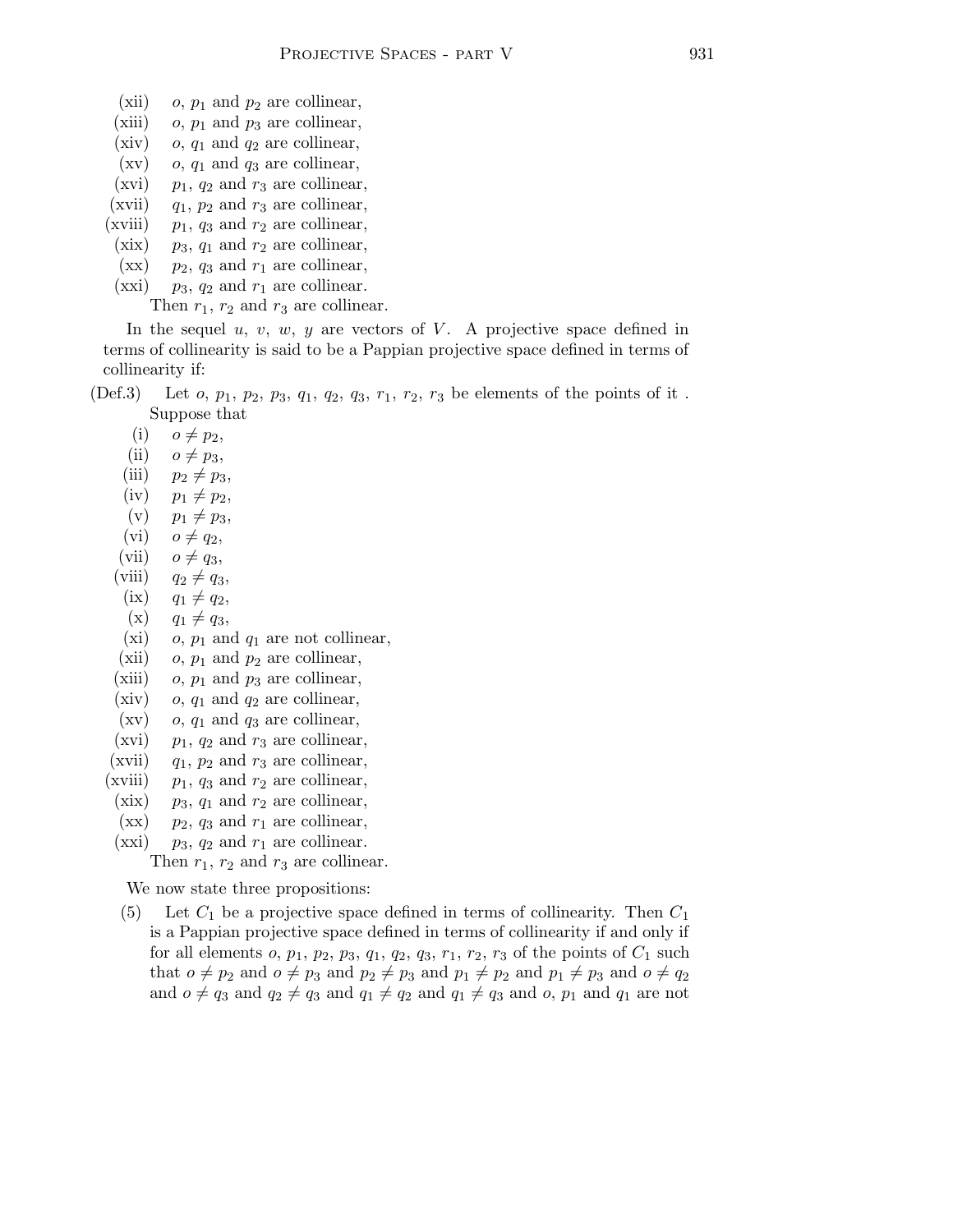collinear and  $o, p_1$  and  $p_2$  are collinear and  $o, p_1$  and  $p_3$  are collinear and o,  $q_1$  and  $q_2$  are collinear and o,  $q_1$  and  $q_3$  are collinear and  $p_1$ ,  $q_2$  and  $r_3$ are collinear and  $q_1$ ,  $p_2$  and  $r_3$  are collinear and  $p_1$ ,  $q_3$  and  $r_2$  are collinear and  $p_3$ ,  $q_1$  and  $r_2$  are collinear and  $p_2$ ,  $q_3$  and  $r_1$  are collinear and  $p_3$ ,  $q_2$ and  $r_1$  are collinear holds  $r_1$ ,  $r_2$  and  $r_3$  are collinear.

- (6) If there exist u, v, w such that for all a, b, c such that  $(a\cdot u+b\cdot v)+c\cdot w=$  $0_V$  holds  $a = 0$  and  $b = 0$  and  $c = 0$ , then the projective space over V is a Pappian projective space defined in terms of collinearity.
- (7) Let  $C_1$  be a collinearity structure. Then  $C_1$  is a Pappian projective space defined in terms of collinearity if and only if the following conditions are satisfied:
	- (i) for all elements p, q, r, r<sub>1</sub>, r<sub>2</sub> of the points of  $C_1$  such that  $p \neq q$  and p, q and r are collinear and p, q and  $r_1$  are collinear and p, q and  $r_2$  are collinear holds  $r, r_1$  and  $r_2$  are collinear,
- (ii) for all elements p, q, r of the points of  $C_1$  holds p, q and p are collinear and  $p, p$  and  $q$  are collinear and  $p, q$  and  $q$  are collinear,
- (iii) for all elements p,  $p_1$ ,  $p_2$ , r,  $r_1$  of the points of  $C_1$  such that p,  $p_1$  and r are collinear and  $p_1$ ,  $p_2$  and  $r_1$  are collinear there exists an element  $r_2$ of the points of  $C_1$  such that p,  $p_2$  and  $r_2$  are collinear and r,  $r_1$  and  $r_2$ are collinear,
- (iv) for every elements p, q of the points of  $C_1$  there exists an element r of the points of  $C_1$  such that  $p \neq r$  and  $q \neq r$  and p, q and r are collinear,
- (v) there exist elements p, q, r of the points of  $C_1$  such that p, q and r are not collinear,
- (vi) for all elements  $o, p_1, p_2, p_3, q_1, q_2, q_3, r_1, r_2, r_3$  of the points of  $C_1$ such that  $o \neq p_2$  and  $o \neq p_3$  and  $p_2 \neq p_3$  and  $p_1 \neq p_2$  and  $p_1 \neq p_3$  and  $o \neq q_2$  and  $o \neq q_3$  and  $q_2 \neq q_3$  and  $q_1 \neq q_2$  and  $q_1 \neq q_3$  and  $o, p_1$  and  $q_1$  are not collinear and o,  $p_1$  and  $p_2$  are collinear and o,  $p_1$  and  $p_3$  are collinear and  $o, q_1$  and  $q_2$  are collinear and  $o, q_1$  and  $q_3$  are collinear and  $p_1, q_2$  and  $r_3$  are collinear and  $q_1, p_2$  and  $r_3$  are collinear and  $p_1, q_3$  and  $r_2$ are collinear and  $p_3$ ,  $q_1$  and  $r_2$  are collinear and  $p_2$ ,  $q_3$  and  $r_1$  are collinear and  $p_3$ ,  $q_2$  and  $r_1$  are collinear holds  $r_1$ ,  $r_2$  and  $r_3$  are collinear.

A Fanoian projective space defined in terms of collinearity is said to be a Fano-Pappian projective space defined in terms of collinearity if:

- (Def.4) Let  $o, p_1, p_2, p_3, q_1, q_2, q_3, r_1, r_2, r_3$  be elements of the points of it. Suppose that
	- $(i)$   $o \neq p_2$ ,
	- (ii)  $o \neq p_3$ ,
	- (iii)  $p_2 \neq p_3$ ,
	- $(iv)$   $p_1 \neq p_2$ ,
	- $(v)$   $p_1 \neq p_3$ ,
	- (vi)  $o \neq q_2$ ,
	- (vii)  $o \neq q_3$ ,
	- (viii)  $q_2 \neq q_3$ ,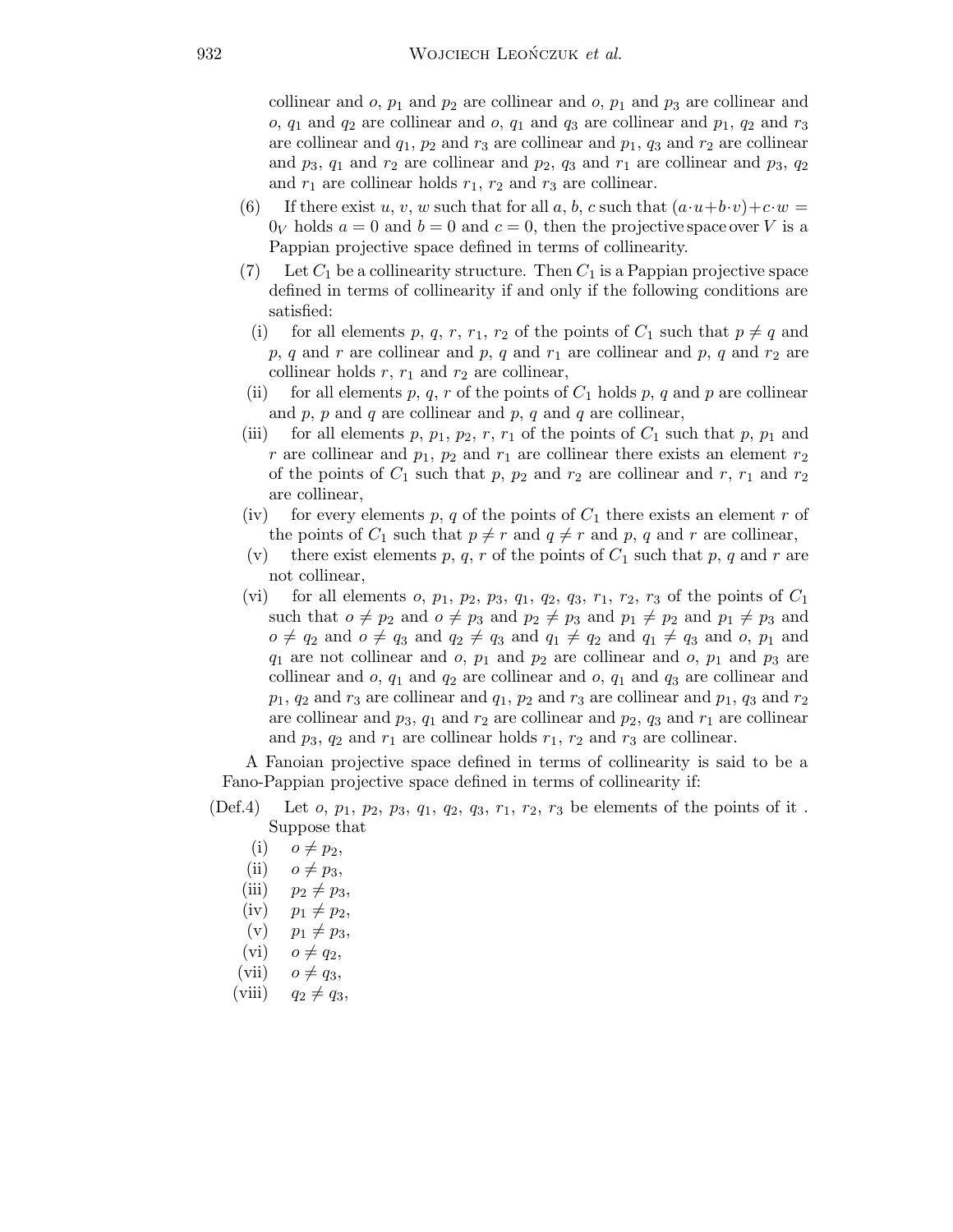- $(ix)$   $q_1 \neq q_2,$
- $(x)$   $q_1 \neq q_3$ ,
- (xi) o,  $p_1$  and  $q_1$  are not collinear,
- (xii) o,  $p_1$  and  $p_2$  are collinear,
- (xiii) o,  $p_1$  and  $p_3$  are collinear,
- (xiv)  $o, q_1$  and  $q_2$  are collinear,
- $(xv)$  o,  $q_1$  and  $q_3$  are collinear,
- (xvi)  $p_1$ ,  $q_2$  and  $r_3$  are collinear,
- (xvii)  $q_1$ ,  $p_2$  and  $r_3$  are collinear,
- (xviii)  $p_1$ ,  $q_3$  and  $r_2$  are collinear,
- (xix)  $p_3$ ,  $q_1$  and  $r_2$  are collinear,
- $(xx)$  p<sub>2</sub>, q<sub>3</sub> and  $r_1$  are collinear,
- (xxi)  $p_3$ ,  $q_2$  and  $r_1$  are collinear.

Then  $r_1$ ,  $r_2$  and  $r_3$  are collinear.

We now state four propositions:

- (8) Let  $C_1$  be a Fanoian projective space defined in terms of collinearity. Then  $C_1$  is a Fano-Pappian projective space defined in terms of collinearity if and only if for all elements  $o, p_1, p_2, p_3, q_1, q_2, q_3, r_1, r_2, r_3$  of the points of  $C_1$  such that  $o \neq p_2$  and  $o \neq p_3$  and  $p_2 \neq p_3$  and  $p_1 \neq p_2$  and  $p_1 \neq p_3$ and  $o \neq q_2$  and  $o \neq q_3$  and  $q_2 \neq q_3$  and  $q_1 \neq q_2$  and  $q_1 \neq q_3$  and  $o, p_1$ and  $q_1$  are not collinear and  $o$ ,  $p_1$  and  $p_2$  are collinear and  $o$ ,  $p_1$  and  $p_3$ are collinear and  $o, q_1$  and  $q_2$  are collinear and  $o, q_1$  and  $q_3$  are collinear and  $p_1$ ,  $q_2$  and  $r_3$  are collinear and  $q_1$ ,  $p_2$  and  $r_3$  are collinear and  $p_1$ ,  $q_3$ and  $r_2$  are collinear and  $p_3$ ,  $q_1$  and  $r_2$  are collinear and  $p_2$ ,  $q_3$  and  $r_1$  are collinear and  $p_3$ ,  $q_2$  and  $r_1$  are collinear holds  $r_1$ ,  $r_2$  and  $r_3$  are collinear.
- (9) If there exist u, v, w such that for all a, b, c such that  $(a \cdot u + b \cdot v) + c \cdot w =$  $0_V$  holds  $a = 0$  and  $b = 0$  and  $c = 0$ , then the projective space over V is a Fano-Pappian projective space defined in terms of collinearity.
- (10) Let  $C_1$  be a collinearity structure. Then  $C_1$  is a Fano-Pappian projective space defined in terms of collinearity if and only if the following conditions are satisfied:
	- (i) for all elements p, q, r, r<sub>1</sub>, r<sub>2</sub> of the points of  $C_1$  such that  $p \neq q$  and  $p, q$  and r are collinear and p, q and  $r_1$  are collinear and p, q and  $r_2$  are collinear holds  $r$ ,  $r_1$  and  $r_2$  are collinear,
	- (ii) for all elements p, q, r of the points of  $C_1$  holds p, q and p are collinear and  $p$ ,  $p$  and  $q$  are collinear and  $p$ ,  $q$  and  $q$  are collinear,
	- (iii) for all elements p,  $p_1$ ,  $p_2$ , r,  $r_1$  of the points of  $C_1$  such that p,  $p_1$  and r are collinear and  $p_1$ ,  $p_2$  and  $r_1$  are collinear there exists an element  $r_2$ of the points of  $C_1$  such that p,  $p_2$  and  $r_2$  are collinear and r,  $r_1$  and  $r_2$ are collinear,
	- (iv) for every elements p, q of the points of  $C_1$  there exists an element r of the points of  $C_1$  such that  $p \neq r$  and  $q \neq r$  and p, q and r are collinear,
	- (v) there exist elements p, q, r of the points of  $C_1$  such that p, q and r are not collinear,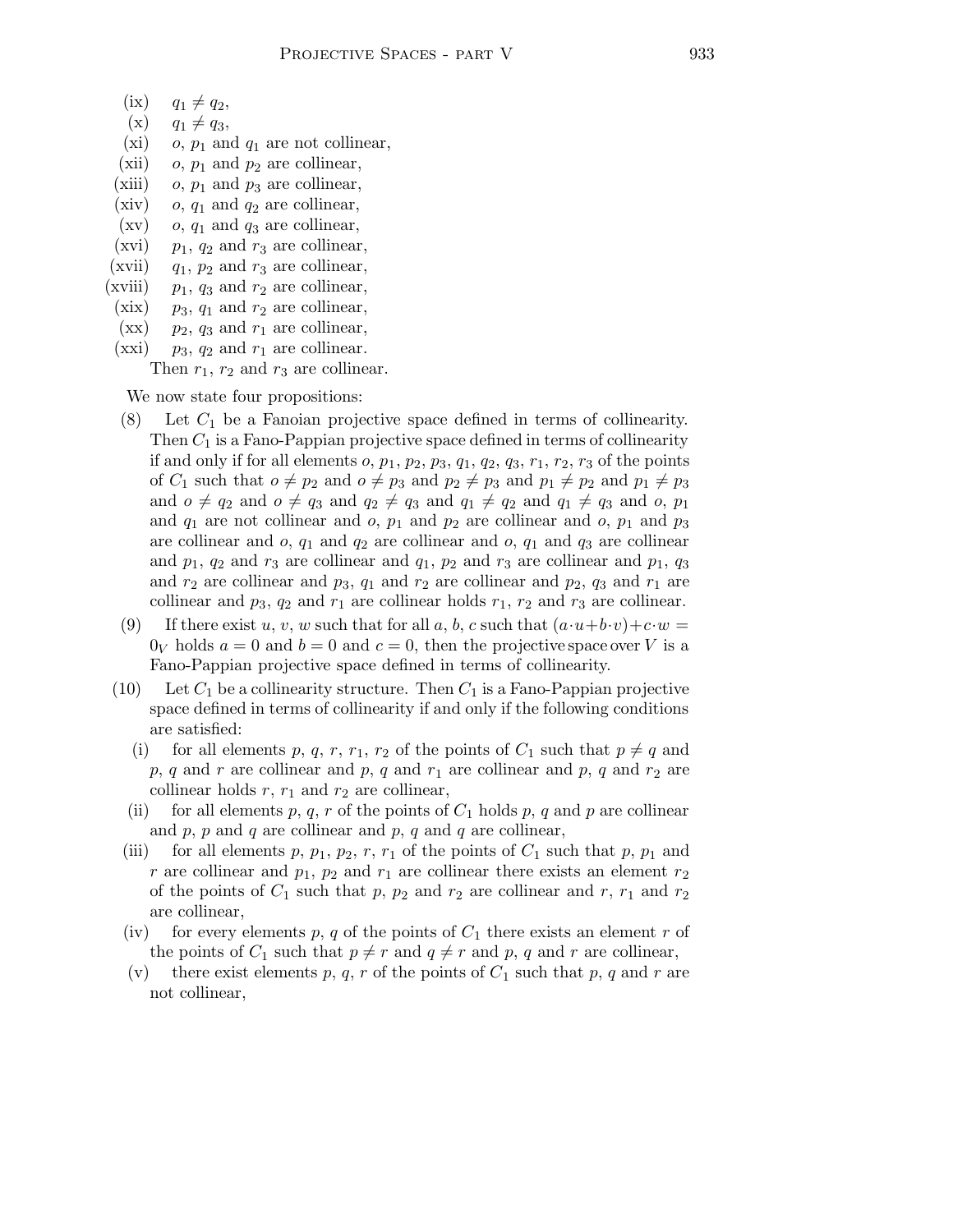- (vi) for all elements  $p_1, r_2, q, r_1, q_1, p, r$  of the points of  $C_1$  such that  $p_1$ ,  $r_2$  and q are collinear and  $r_1$ ,  $q_1$  and q are collinear and  $p_1$ ,  $r_1$  and p are collinear and  $r_2$ ,  $q_1$  and p are collinear and  $p_1$ ,  $q_1$  and r are collinear and  $r_2$ ,  $r_1$  and r are collinear and p, q and r are collinear holds  $p_1$ ,  $r_2$  and  $q_1$ are collinear or  $p_1, r_2$  and  $r_1$  are collinear or  $p_1, r_1$  and  $q_1$  are collinear or  $r_2$ ,  $r_1$  and  $q_1$  are collinear,
- (vii) for all elements  $o$ ,  $p_1$ ,  $p_2$ ,  $p_3$ ,  $q_1$ ,  $q_2$ ,  $q_3$ ,  $r_1$ ,  $r_2$ ,  $r_3$  of the points of  $C_1$ such that  $o \neq p_2$  and  $o \neq p_3$  and  $p_2 \neq p_3$  and  $p_1 \neq p_2$  and  $p_1 \neq p_3$  and  $o \neq q_2$  and  $o \neq q_3$  and  $q_2 \neq q_3$  and  $q_1 \neq q_2$  and  $q_1 \neq q_3$  and  $o, p_1$  and  $q_1$  are not collinear and o,  $p_1$  and  $p_2$  are collinear and o,  $p_1$  and  $p_3$  are collinear and  $o$ ,  $q_1$  and  $q_2$  are collinear and  $o$ ,  $q_1$  and  $q_3$  are collinear and  $p_1, q_2$  and  $r_3$  are collinear and  $q_1, p_2$  and  $r_3$  are collinear and  $p_1, q_3$  and  $r_2$ are collinear and  $p_3$ ,  $q_1$  and  $r_2$  are collinear and  $p_2$ ,  $q_3$  and  $r_1$  are collinear and  $p_3$ ,  $q_2$  and  $r_1$  are collinear holds  $r_1$ ,  $r_2$  and  $r_3$  are collinear.
- (11) Let  $C_1$  be a collinearity structure. Then  $C_1$  is a Fano-Pappian projective space defined in terms of collinearity if and only if the following conditions are satisfied:
	- (i)  $C_1$  is a Pappian projective space defined in terms of collinearity,
	- (ii) for all elements  $p_1, r_2, q, r_1, q_1, p, r$  of the points of  $C_1$  such that  $p_1$ ,  $r_2$  and q are collinear and  $r_1$ ,  $q_1$  and q are collinear and  $p_1$ ,  $r_1$  and p are collinear and  $r_2$ ,  $q_1$  and p are collinear and  $p_1$ ,  $q_1$  and r are collinear and  $r_2$ ,  $r_1$  and r are collinear and p, q and r are collinear holds  $p_1$ ,  $r_2$  and  $q_1$ are collinear or  $p_1, r_2$  and  $r_1$  are collinear or  $p_1, r_1$  and  $q_1$  are collinear or  $r_2$ ,  $r_1$  and  $q_1$  are collinear.

A projective plane defined in terms of collinearity is called a Pappian projective plane defined in terms of collinearity if:

- (Def.5) Let  $o, p_1, p_2, p_3, q_1, q_2, q_3, r_1, r_2, r_3$  be elements of the points of it. Suppose that
	- $(i)$   $o \neq p_2$ ,
	- (ii)  $o \neq p_3$ ,
	- (iii)  $p_2 \neq p_3$ ,
	- $(iv)$   $p_1 \neq p_2$ ,
	- $(v)$   $p_1 \neq p_3$ ,
	- $(vi)$   $o \neq q_2$ ,
	- (vii)  $o \neq q_3$ ,
	-
	- (viii)  $q_2 \neq q_3$ ,
	- $(ix)$   $q_1 \neq q_2,$
	- $(x)$   $q_1 \neq q_3$ ,
	- (xi) o,  $p_1$  and  $q_1$  are not collinear,
	- (xii) o,  $p_1$  and  $p_2$  are collinear,
	- (xiii) o,  $p_1$  and  $p_3$  are collinear,
	- (xiv) o,  $q_1$  and  $q_2$  are collinear,
	- $(xv)$  o,  $q_1$  and  $q_3$  are collinear,
	- (xvi)  $p_1$ ,  $q_2$  and  $r_3$  are collinear,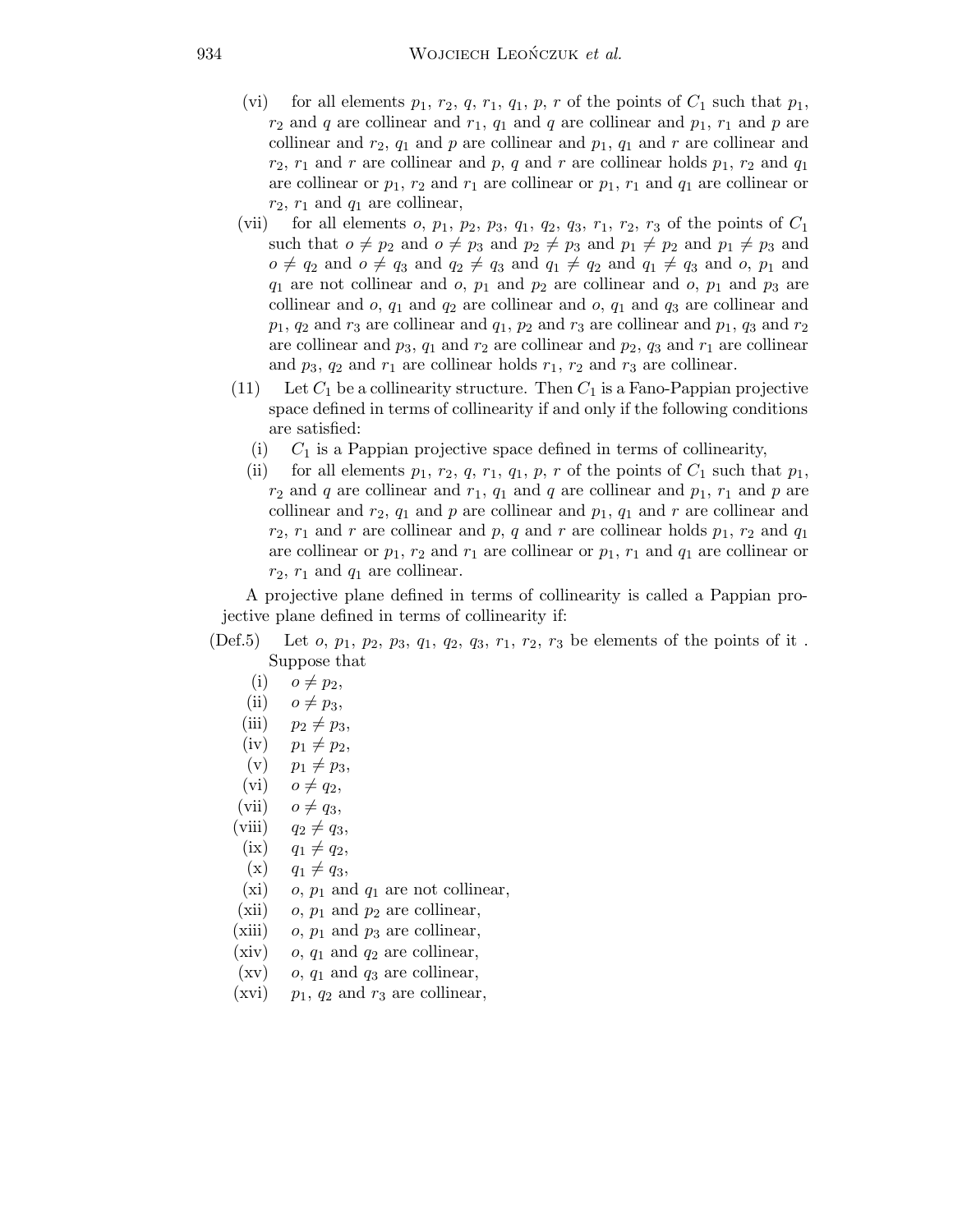- (xvii)  $q_1$ ,  $p_2$  and  $r_3$  are collinear,
- (xviii)  $p_1$ ,  $q_3$  and  $r_2$  are collinear,
- (xix)  $p_3$ ,  $q_1$  and  $r_2$  are collinear,
- $(xx)$  p<sub>2</sub>, q<sub>3</sub> and  $r_1$  are collinear,
- (xxi)  $p_3$ ,  $q_2$  and  $r_1$  are collinear.

Then  $r_1$ ,  $r_2$  and  $r_3$  are collinear.

We now state four propositions:

- (12) Let  $C_1$  be a projective plane defined in terms of collinearity. Then  $C_1$ is a Pappian projective plane defined in terms of collinearity if and only if for all elements  $o, p_1, p_2, p_3, q_1, q_2, q_3, r_1, r_2, r_3$  of the points of  $C_1$  such that  $o \neq p_2$  and  $o \neq p_3$  and  $p_2 \neq p_3$  and  $p_1 \neq p_2$  and  $p_1 \neq p_3$  and  $o \neq q_2$ and  $o \neq q_3$  and  $q_2 \neq q_3$  and  $q_1 \neq q_2$  and  $q_1 \neq q_3$  and  $o, p_1$  and  $q_1$  are not collinear and  $o, p_1$  and  $p_2$  are collinear and  $o, p_1$  and  $p_3$  are collinear and o,  $q_1$  and  $q_2$  are collinear and o,  $q_1$  and  $q_3$  are collinear and  $p_1$ ,  $q_2$  and  $r_3$ are collinear and  $q_1$ ,  $p_2$  and  $r_3$  are collinear and  $p_1$ ,  $q_3$  and  $r_2$  are collinear and  $p_3$ ,  $q_1$  and  $r_2$  are collinear and  $p_2$ ,  $q_3$  and  $r_1$  are collinear and  $p_3$ ,  $q_2$ and  $r_1$  are collinear holds  $r_1$ ,  $r_2$  and  $r_3$  are collinear.
- (13) Suppose that

(i) there exist u, v, w such that for all a, b, c such that  $(a\cdot u+b\cdot v)+c\cdot w=0_V$ holds  $a = 0$  and  $b = 0$  and  $c = 0$  and for every y there exist a, b, c such that  $y = (a \cdot u + b \cdot v) + c \cdot w$ .

Then the projective space over  $V$  is a Pappian projective plane defined in terms of collinearity.

- (14) Let  $C_1$  be a collinearity structure. Then  $C_1$  is a Pappian projective plane defined in terms of collinearity if and only if the following conditions are satisfied:
	- (i) for all elements p, q, r, r<sub>1</sub>, r<sub>2</sub> of the points of  $C_1$  such that  $p \neq q$  and p, q and r are collinear and p, q and  $r_1$  are collinear and p, q and  $r_2$  are collinear holds  $r, r_1$  and  $r_2$  are collinear,
	- (ii) for all elements p, q, r of the points of  $C_1$  holds p, q and p are collinear and  $p, p$  and  $q$  are collinear and  $p, q$  and  $q$  are collinear,
	- (iii) for every elements p, q of the points of  $C_1$  there exists an element r of the points of  $C_1$  such that  $p \neq r$  and  $q \neq r$  and p, q and r are collinear,
	- (iv) there exist elements p, q, r of the points of  $C_1$  such that p, q and r are not collinear,
	- (v) for every elements p,  $p_1$ , q,  $q_1$  of the points of  $C_1$  there exists an element r of the points of  $C_1$  such that p,  $p_1$  and r are collinear and q,  $q_1$  and r are collinear,
	- (vi) for all elements o,  $p_1$ ,  $p_2$ ,  $p_3$ ,  $q_1$ ,  $q_2$ ,  $q_3$ ,  $r_1$ ,  $r_2$ ,  $r_3$  of the points of  $C_1$ such that  $o \neq p_2$  and  $o \neq p_3$  and  $p_2 \neq p_3$  and  $p_1 \neq p_2$  and  $p_1 \neq p_3$  and  $o \neq q_2$  and  $o \neq q_3$  and  $q_2 \neq q_3$  and  $q_1 \neq q_2$  and  $q_1 \neq q_3$  and  $o, p_1$  and  $q_1$  are not collinear and o,  $p_1$  and  $p_2$  are collinear and o,  $p_1$  and  $p_3$  are collinear and  $o$ ,  $q_1$  and  $q_2$  are collinear and  $o$ ,  $q_1$  and  $q_3$  are collinear and  $p_1, q_2$  and  $r_3$  are collinear and  $q_1, p_2$  and  $r_3$  are collinear and  $p_1, q_3$  and  $r_2$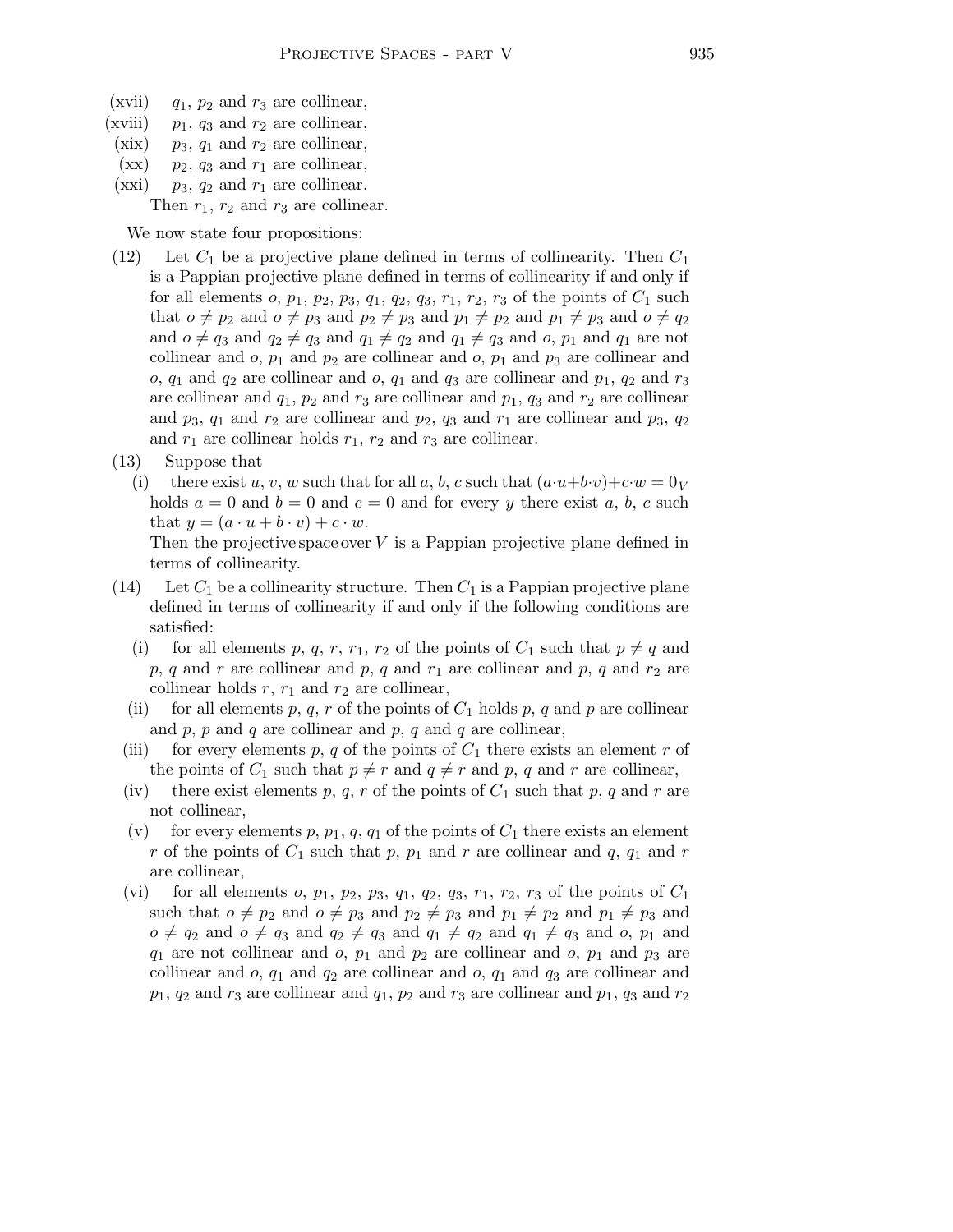are collinear and  $p_3$ ,  $q_1$  and  $r_2$  are collinear and  $p_2$ ,  $q_3$  and  $r_1$  are collinear and  $p_3$ ,  $q_2$  and  $r_1$  are collinear holds  $r_1$ ,  $r_2$  and  $r_3$  are collinear.

(15) For every  $C_1$  being a collinearity structure holds  $C_1$  is a Pappian projective plane defined in terms of collinearity if and only if  $C_1$  is a Pappian projective space defined in terms of collinearity and for every elements p,  $p_1$ ,  $q$ ,  $q_1$  of the points of  $C_1$  there exists an element r of the points of  $C_1$ such that  $p, p_1$  and r are collinear and  $q, q_1$  and r are collinear.

A Fanoian projective plane defined in terms of collinearity is called a Fano-Pappian projective plane defined in terms of collinearity if:

- (Def.6) Let  $o, p_1, p_2, p_3, q_1, q_2, q_3, r_1, r_2, r_3$  be elements of the points of it. Suppose that
	- $(i)$   $o \neq p_2$ ,
	- (ii)  $o \neq p_3$ ,
	- (iii)  $p_2 \neq p_3$ ,
	- $(iv)$   $p_1 \neq p_2$ ,
	- $(v)$   $p_1 \neq p_3$ ,
	- (vi)  $o \neq q_2$ ,
	- (vii)  $o \neq q_3$ ,
	- (viii)  $q_2 \neq q_3$ ,
	- $(ix)$   $q_1 \neq q_2,$
	- $(x)$   $q_1 \neq q_3$ ,
	- (xi) o,  $p_1$  and  $q_1$  are not collinear,
	- (xii) o,  $p_1$  and  $p_2$  are collinear,
	- (xiii)  $o, p_1$  and  $p_3$  are collinear,
	- (xiv) o,  $q_1$  and  $q_2$  are collinear,
	- $(xv)$  o,  $q_1$  and  $q_3$  are collinear,
	- (xvi)  $p_1$ ,  $q_2$  and  $r_3$  are collinear,
	- (xvii)  $q_1$ ,  $p_2$  and  $r_3$  are collinear,
	- (xviii)  $p_1, q_3$  and  $r_2$  are collinear,
	- $(xix)$  p<sub>3</sub>,  $q_1$  and  $r_2$  are collinear,
	- $(xx)$   $p_2$ ,  $q_3$  and  $r_1$  are collinear,
	- $(xxi)$   $p_3$ ,  $q_2$  and  $r_1$  are collinear.

Then  $r_1$ ,  $r_2$  and  $r_3$  are collinear.

We now state several propositions:

 $(16)$  Let  $C_1$  be a Fanoian projective plane defined in terms of collinearity. Then  $C_1$  is a Fano-Pappian projective plane defined in terms of collinearity if and only if for all elements  $o, p_1, p_2, p_3, q_1, q_2, q_3, r_1, r_2, r_3$  of the points of  $C_1$  such that  $o \neq p_2$  and  $o \neq p_3$  and  $p_2 \neq p_3$  and  $p_1 \neq p_2$  and  $p_1 \neq p_3$ and  $o \neq q_2$  and  $o \neq q_3$  and  $q_2 \neq q_3$  and  $q_1 \neq q_2$  and  $q_1 \neq q_3$  and  $o, p_1$ and  $q_1$  are not collinear and o,  $p_1$  and  $p_2$  are collinear and o,  $p_1$  and  $p_3$ are collinear and  $o, q_1$  and  $q_2$  are collinear and  $o, q_1$  and  $q_3$  are collinear and  $p_1$ ,  $q_2$  and  $r_3$  are collinear and  $q_1$ ,  $p_2$  and  $r_3$  are collinear and  $p_1$ ,  $q_3$ and  $r_2$  are collinear and  $p_3$ ,  $q_1$  and  $r_2$  are collinear and  $p_2$ ,  $q_3$  and  $r_1$  are collinear and  $p_3$ ,  $q_2$  and  $r_1$  are collinear holds  $r_1$ ,  $r_2$  and  $r_3$  are collinear.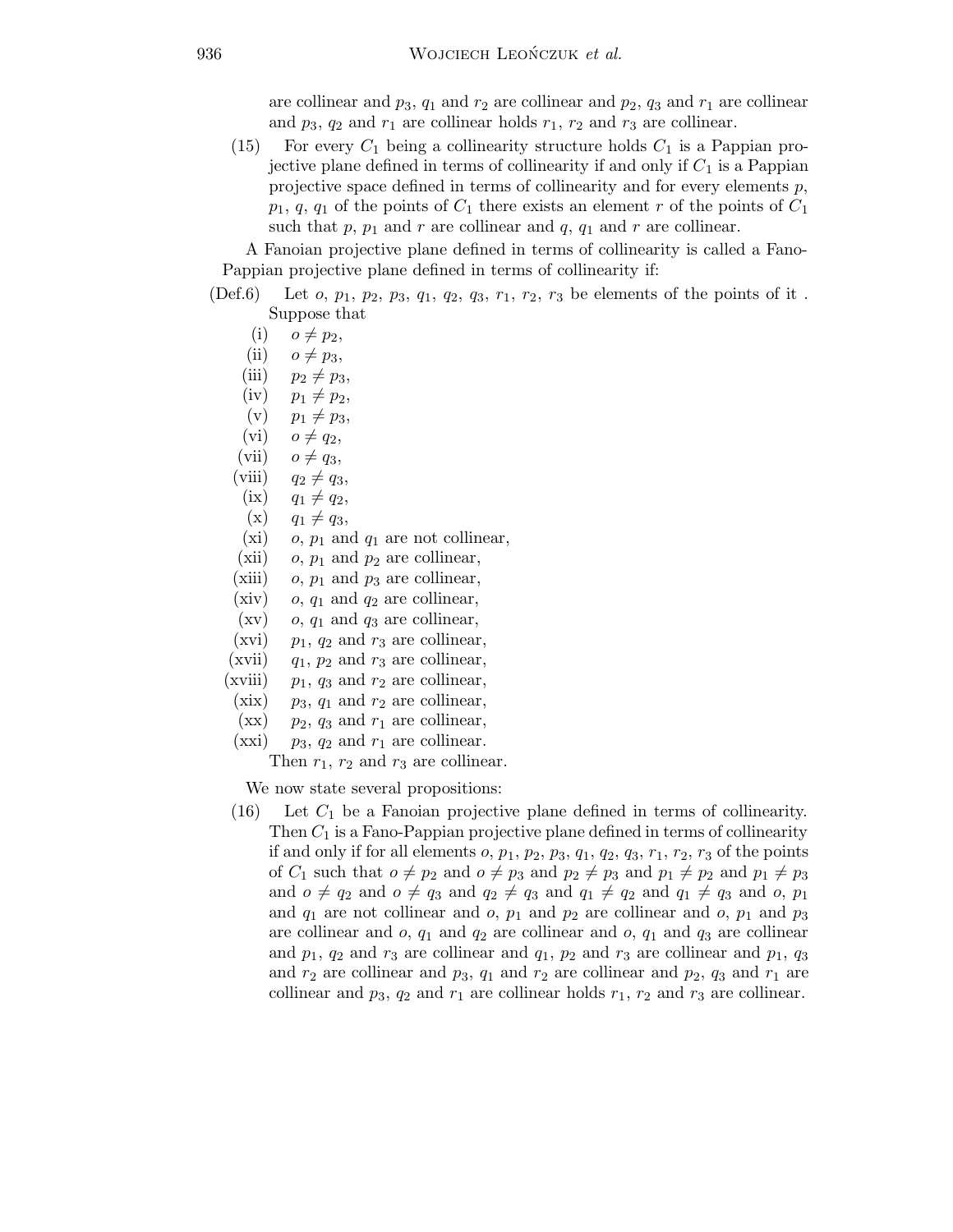- (17) Suppose that
	- (i) there exist u, v, w such that for all a, b, c such that  $(a\cdot u+b\cdot v)+c\cdot w=0_V$ holds  $a = 0$  and  $b = 0$  and  $c = 0$  and for every y there exist a, b, c such that  $y = (a \cdot u + b \cdot v) + c \cdot w$ .

Then the projective space over  $V$  is a Fano-Pappian projective plane defined in terms of collinearity.

- (18) Let  $C_1$  be a collinearity structure. Then  $C_1$  is a Fano-Pappian projective plane defined in terms of collinearity if and only if the following conditions are satisfied:
	- (i) for all elements p, q, r, r<sub>1</sub>, r<sub>2</sub> of the points of  $C_1$  such that  $p \neq q$  and p, q and r are collinear and p, q and  $r_1$  are collinear and p, q and  $r_2$  are collinear holds  $r, r_1$  and  $r_2$  are collinear,
	- (ii) for all elements p, q, r of the points of  $C_1$  holds p, q and p are collinear and  $p$ ,  $p$  and  $q$  are collinear and  $p$ ,  $q$  and  $q$  are collinear,
	- (iii) for every elements p, q of the points of  $C_1$  there exists an element r of the points of  $C_1$  such that  $p \neq r$  and  $q \neq r$  and p, q and r are collinear,
	- (iv) there exist elements p, q, r of the points of  $C_1$  such that p, q and r are not collinear,
	- (v) for every elements p,  $p_1$ ,  $q$ ,  $q_1$  of the points of  $C_1$  there exists an element r of the points of  $C_1$  such that p,  $p_1$  and r are collinear and q,  $q_1$  and r are collinear,
	- (vi) for all elements  $p_1, r_2, q, r_1, q_1, p, r$  of the points of  $C_1$  such that  $p_1$ ,  $r_2$  and q are collinear and  $r_1$ ,  $q_1$  and q are collinear and  $p_1$ ,  $r_1$  and p are collinear and  $r_2$ ,  $q_1$  and p are collinear and  $p_1$ ,  $q_1$  and r are collinear and  $r_2$ ,  $r_1$  and r are collinear and p, q and r are collinear holds  $p_1$ ,  $r_2$  and  $q_1$ are collinear or  $p_1$ ,  $r_2$  and  $r_1$  are collinear or  $p_1$ ,  $r_1$  and  $q_1$  are collinear or  $r_2$ ,  $r_1$  and  $q_1$  are collinear,
- (vii) for all elements o,  $p_1$ ,  $p_2$ ,  $p_3$ ,  $q_1$ ,  $q_2$ ,  $q_3$ ,  $r_1$ ,  $r_2$ ,  $r_3$  of the points of  $C_1$ such that  $o \neq p_2$  and  $o \neq p_3$  and  $p_2 \neq p_3$  and  $p_1 \neq p_2$  and  $p_1 \neq p_3$  and  $o \neq q_2$  and  $o \neq q_3$  and  $q_2 \neq q_3$  and  $q_1 \neq q_2$  and  $q_1 \neq q_3$  and  $o, p_1$  and  $q_1$  are not collinear and  $o$ ,  $p_1$  and  $p_2$  are collinear and  $o$ ,  $p_1$  and  $p_3$  are collinear and  $o, q_1$  and  $q_2$  are collinear and  $o, q_1$  and  $q_3$  are collinear and  $p_1, q_2$  and  $r_3$  are collinear and  $q_1, p_2$  and  $r_3$  are collinear and  $p_1, q_3$  and  $r_2$ are collinear and  $p_3$ ,  $q_1$  and  $r_2$  are collinear and  $p_2$ ,  $q_3$  and  $r_1$  are collinear and  $p_3$ ,  $q_2$  and  $r_1$  are collinear holds  $r_1$ ,  $r_2$  and  $r_3$  are collinear.
- (19) Let  $C_1$  be a collinearity structure. Then  $C_1$  is a Fano-Pappian projective plane defined in terms of collinearity if and only if the following conditions are satisfied:
	- (i)  $C_1$  is a Pappian projective plane defined in terms of collinearity,
	- (ii) for all elements  $p_1, r_2, q, r_1, q_1, p, r$  of the points of  $C_1$  such that  $p_1$ ,  $r_2$  and q are collinear and  $r_1$ ,  $q_1$  and q are collinear and  $p_1$ ,  $r_1$  and p are collinear and  $r_2$ ,  $q_1$  and p are collinear and  $p_1$ ,  $q_1$  and r are collinear and  $r_2$ ,  $r_1$  and r are collinear and p, q and r are collinear holds  $p_1$ ,  $r_2$  and  $q_1$ are collinear or  $p_1, r_2$  and  $r_1$  are collinear or  $p_1, r_1$  and  $q_1$  are collinear or